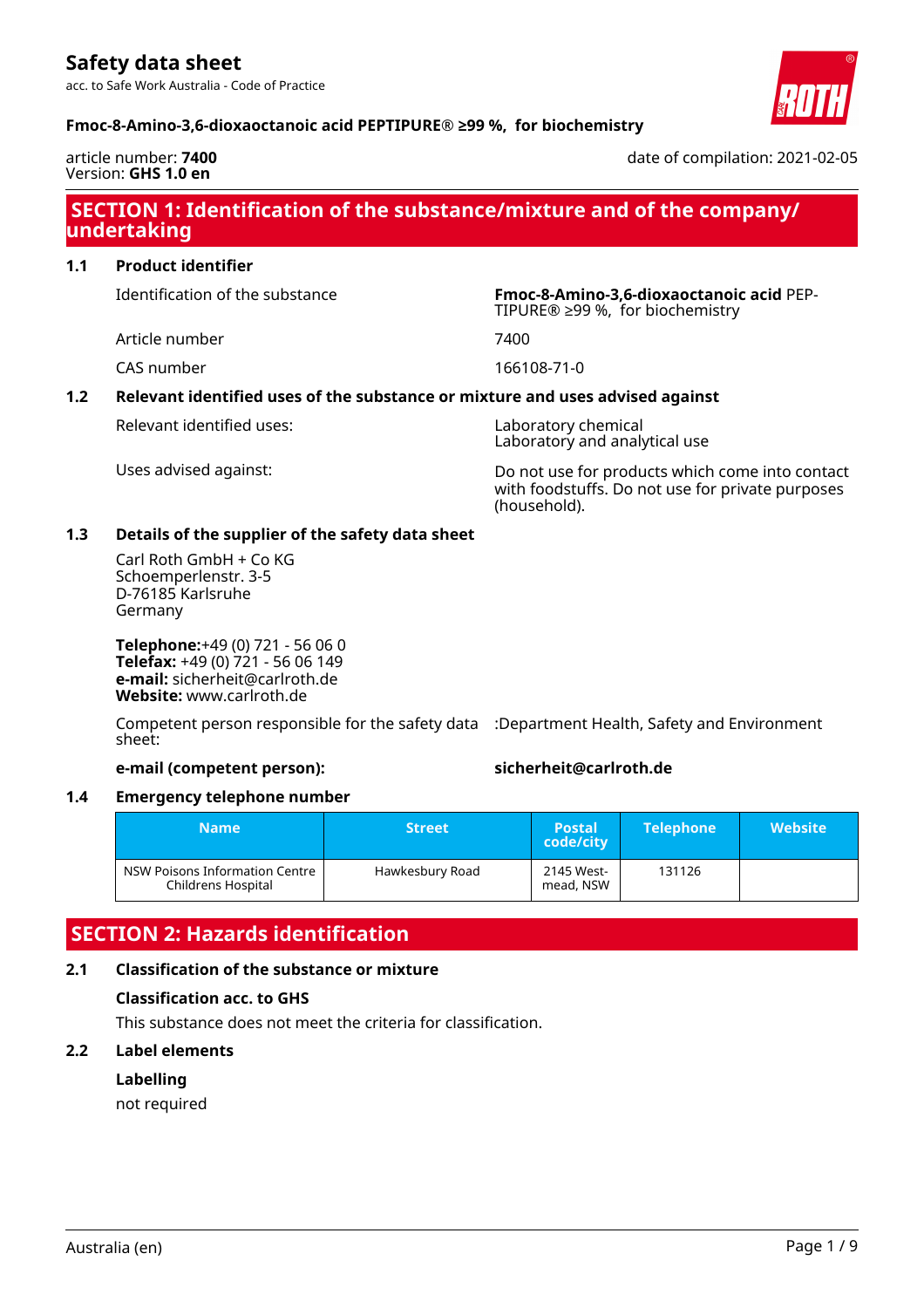acc. to Safe Work Australia - Code of Practice

### **Fmoc-8-Amino-3,6-dioxaoctanoic acid PEPTIPURE® ≥99 %, for biochemistry**

article number: **7400**

### **2.3 Other hazards**

### **Results of PBT and vPvB assessment**

According to the results of its assessment, this substance is not a PBT or a vPvB.

### **SECTION 3: Composition/information on ingredients**

### **3.1 Substances**

| Name of substance | Fmoc-8-Amino-3,6-dioxaoctanoic acid |
|-------------------|-------------------------------------|
| Molecular formula | $C_{21}H_{23}NO_6$                  |
| Molar mass        | 385.4 $9/_{mol}$                    |
| CAS No            | 166108-71-0                         |

### **SECTION 4: First aid measures**

### **4.1 Description of first aid measures**



### **General notes**

Take off contaminated clothing.

# **Following inhalation**

Provide fresh air.

### **Following skin contact**

Rinse skin with water/shower.

### **Following eye contact**

Rinse cautiously with water for several minutes.

### **Following ingestion**

Rinse mouth. Call a doctor if you feel unwell.

### **4.2 Most important symptoms and effects, both acute and delayed** Symptoms and effects are not known to date.

### **4.3 Indication of any immediate medical attention and special treatment needed** none

# **SECTION 5: Firefighting measures**

**5.1 Extinguishing media**



### **Suitable extinguishing media**

co-ordinate firefighting measures to the fire surroundings water, foam, dry extinguishing powder, ABC-powder

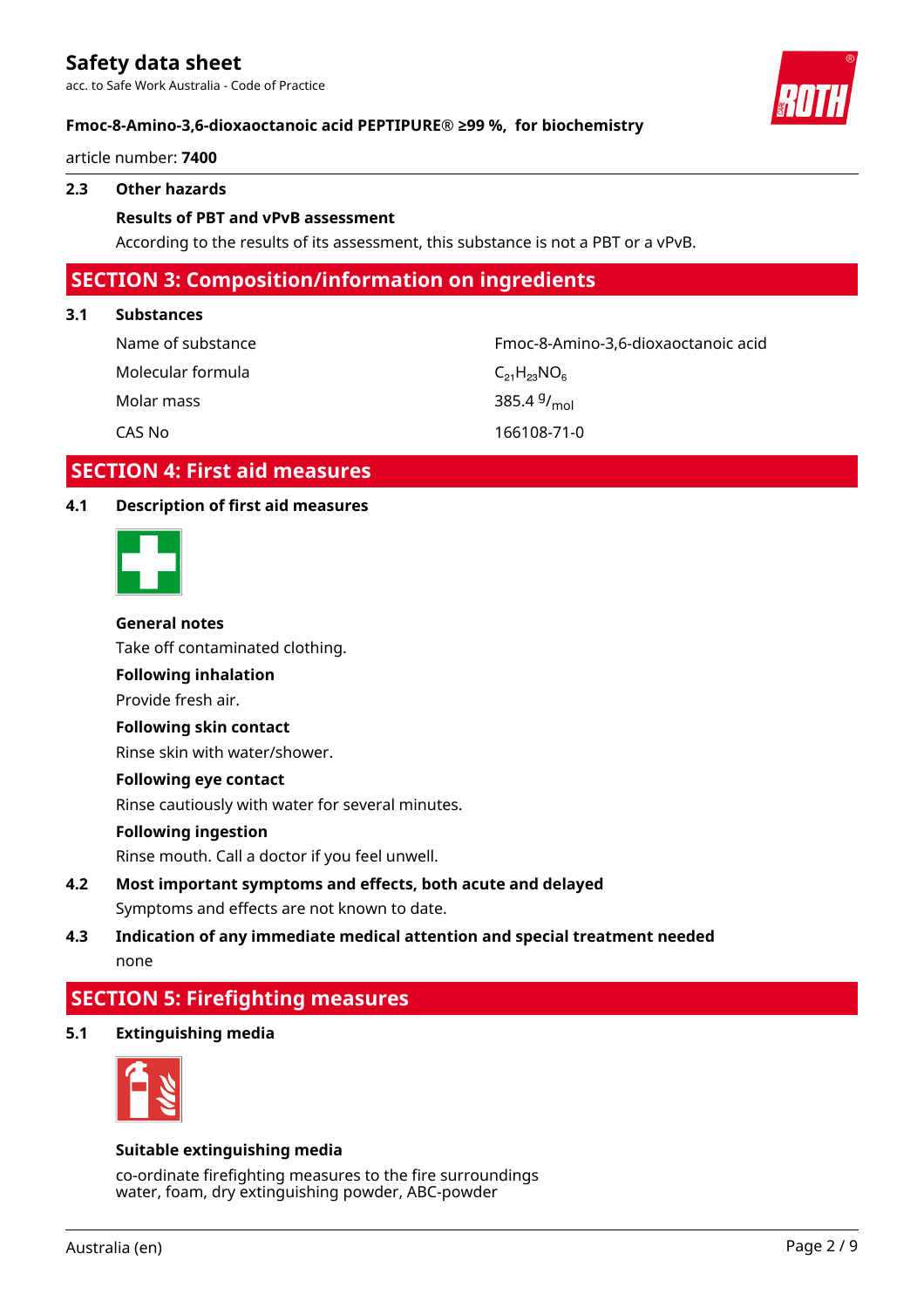acc. to Safe Work Australia - Code of Practice

### **Fmoc-8-Amino-3,6-dioxaoctanoic acid PEPTIPURE® ≥99 %, for biochemistry**

### article number: **7400**

### **Unsuitable extinguishing media**

water jet

### **5.2 Special hazards arising from the substance or mixture**

Combustible.

### **Hazardous combustion products**

In case of fire may be liberated: Nitrogen oxides (NOx), Carbon monoxide (CO), Carbon dioxide (CO₂)

### **5.3 Advice for firefighters**

In case of fire and/or explosion do not breathe fumes. Fight fire with normal precautions from a reasonable distance. Wear self-contained breathing apparatus.

# **SECTION 6: Accidental release measures**

**6.1 Personal precautions, protective equipment and emergency procedures**



**For non-emergency personnel**

Control of dust.

**6.2 Environmental precautions** Keep away from drains, surface and ground water.

# **6.3 Methods and material for containment and cleaning up**

# **Advice on how to contain a spill**

Covering of drains. Take up mechanically.

### **Advice on how to clean up a spill**

Take up mechanically.

### **Other information relating to spills and releases**

Place in appropriate containers for disposal. Ventilate affected area.

### **6.4 Reference to other sections**

Hazardous combustion products: see section 5. Personal protective equipment: see section 8. Incompatible materials: see section 10. Disposal considerations: see section 13.

### **SECTION 7: Handling and storage**

### **7.1 Precautions for safe handling**

Provision of sufficient ventilation.

### **Advice on general occupational hygiene**

Keep away from food, drink and animal feedingstuffs.

### **7.2 Conditions for safe storage, including any incompatibilities**

Store in a dry place. Keep in a cool place.

### **Incompatible substances or mixtures**

Observe hints for combined storage.

### **Consideration of other advice**

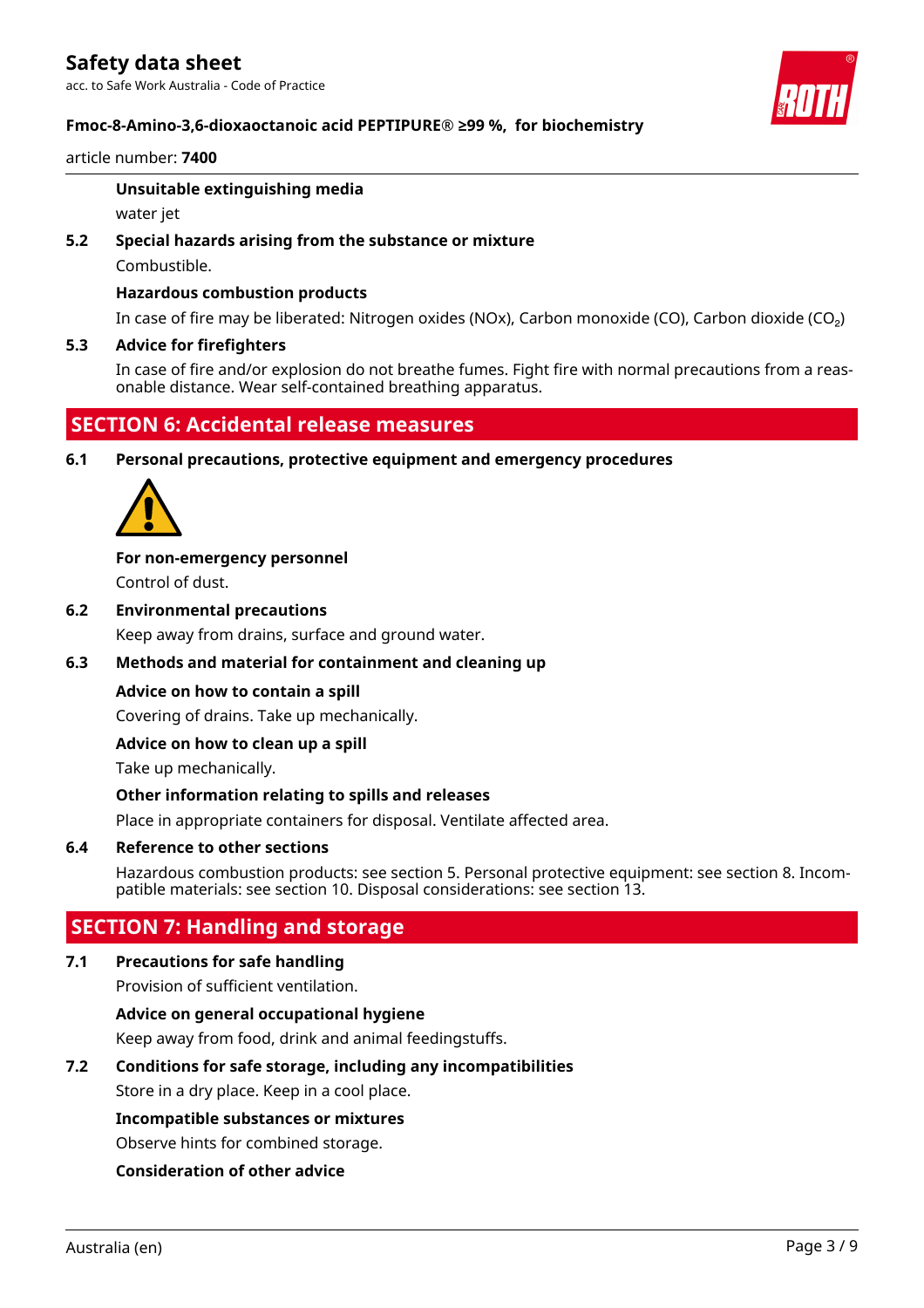acc. to Safe Work Australia - Code of Practice

### **Fmoc-8-Amino-3,6-dioxaoctanoic acid PEPTIPURE® ≥99 %, for biochemistry**

article number: **7400**

**Ventilation requirements**

Use local and general ventilation.

**Specific designs for storage rooms or vessels**

Recommended storage temperature: 2 – 8 °C

**7.3 Specific end use(s)**

No information available.

### **SECTION 8: Exposure controls/personal protection**

**8.1 Control parameters**

### **National limit values**

### **Occupational exposure limit values (Workplace Exposure Limits)**

Data are not available.

**8.2 Exposure controls**

### **Individual protection measures (personal protective equipment)**

### **Eye/face protection**



Use safety goggle with side protection.

### **Skin protection**



### **• hand protection**

Wear suitable gloves. Chemical protection gloves are suitable, which are tested according to EN 374.

### **• type of material**

NBR (Nitrile rubber)

### **• material thickness**

>0,11 mm

### **• breakthrough times of the glove material**

>480 minutes (permeation: level 6)

### **• other protection measures**

Take recovery periods for skin regeneration. Preventive skin protection (barrier creams/ointments) is recommended.

### **Respiratory protection**



Respiratory protection necessary at: Dust formation. Particulate filter device (EN 143). P1 (filters at least 80 % of airborne particles, colour code: White).



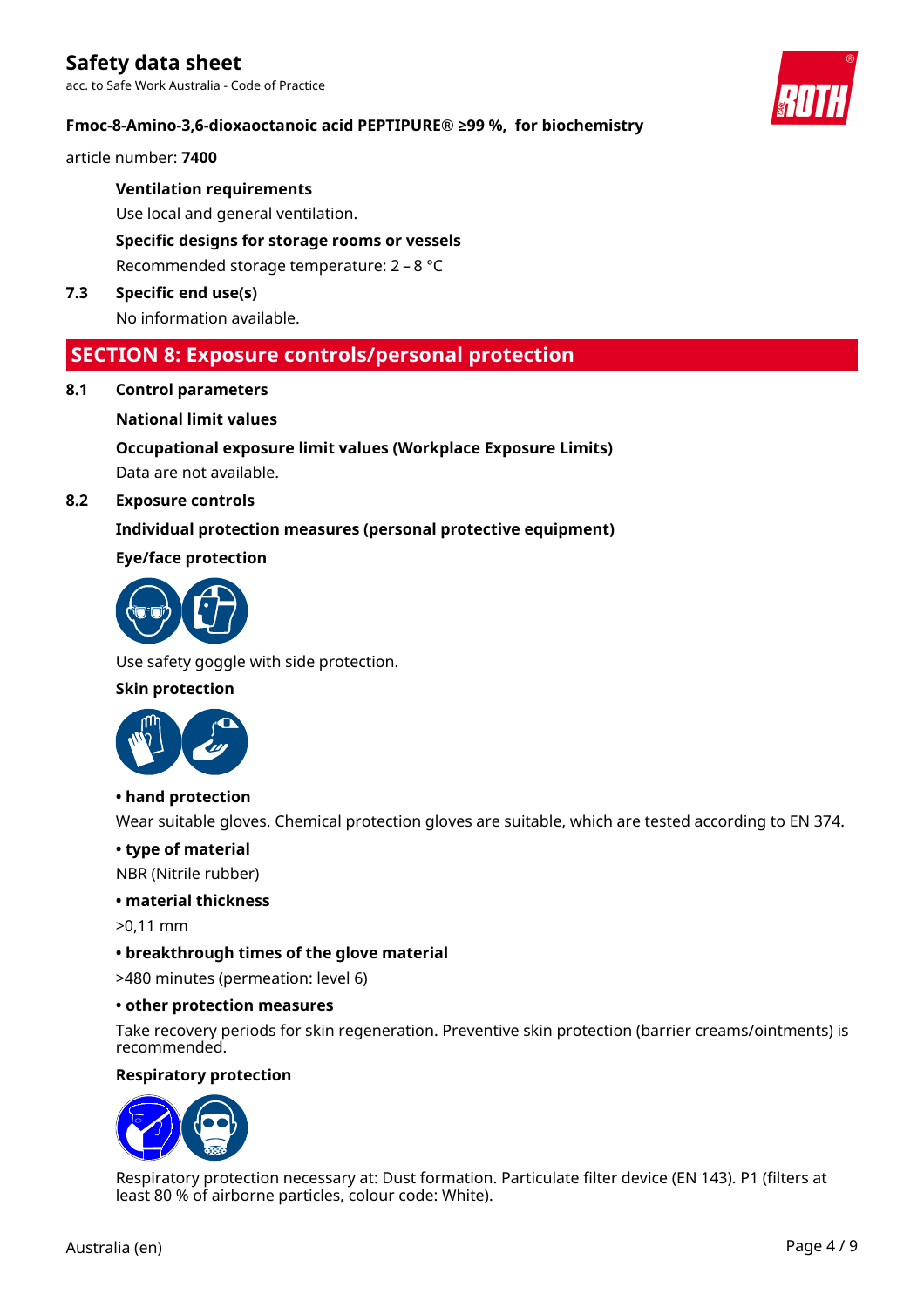acc. to Safe Work Australia - Code of Practice

### **Fmoc-8-Amino-3,6-dioxaoctanoic acid PEPTIPURE® ≥99 %, for biochemistry**

article number: **7400**

### **Environmental exposure controls**

Keep away from drains, surface and ground water.

# **SECTION 9: Physical and chemical properties**

### **9.1 Information on basic physical and chemical properties**

| Physical state                                              | solid                                                          |
|-------------------------------------------------------------|----------------------------------------------------------------|
| Form                                                        | powder                                                         |
| Colour                                                      | white                                                          |
| Odour                                                       | characteristic                                                 |
| Melting point/freezing point                                | $85 - 102 °C$                                                  |
| Boiling point or initial boiling point and boiling<br>range | not determined                                                 |
| Flammability                                                | this material is combustible, but will not ignite<br>readily   |
| Lower and upper explosion limit                             | not determined                                                 |
| Flash point                                                 | >100 °C                                                        |
| Auto-ignition temperature                                   | not determined                                                 |
| Decomposition temperature                                   | not relevant                                                   |
| pH (value)                                                  | not applicable                                                 |
| Kinematic viscosity                                         | not relevant                                                   |
| Solubility(ies)<br>Water solubility                         | not determined                                                 |
| Partition coefficient                                       |                                                                |
| Partition coefficient n-octanol/water (log value):          | this information is not available                              |
| Vapour pressure                                             | not determined                                                 |
| Density                                                     | not determined                                                 |
| Particle characteristics                                    | no data available                                              |
| Other safety parameters                                     |                                                                |
| Oxidising properties                                        | none                                                           |
| <b>Other information</b>                                    |                                                                |
| Information with regard to physical hazard<br>classes:      | hazard classes acc. to GHS<br>(physical hazards): not relevant |
| Other safety characteristics:                               | There is no additional information.                            |



**9.2**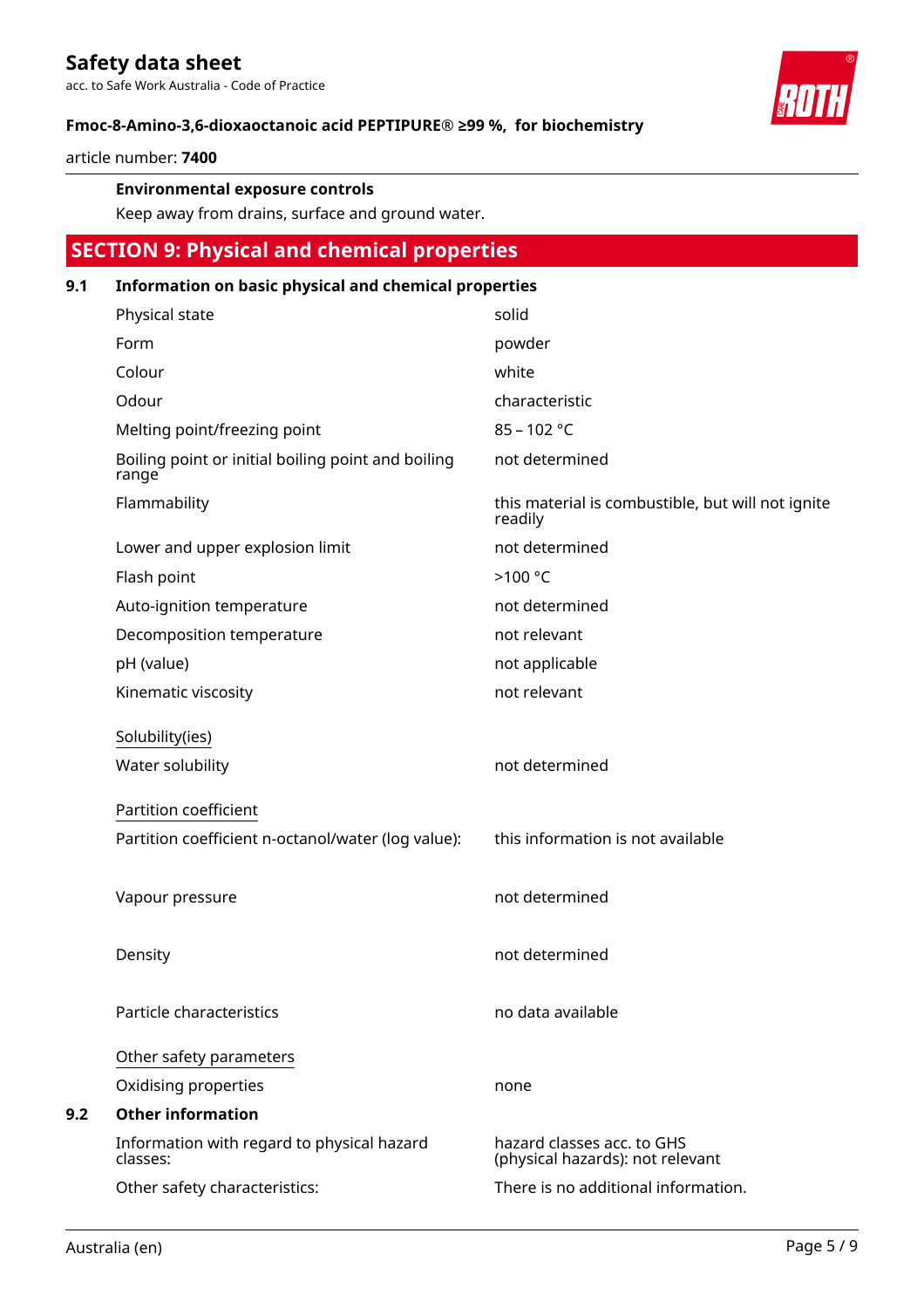acc. to Safe Work Australia - Code of Practice



### **Fmoc-8-Amino-3,6-dioxaoctanoic acid PEPTIPURE® ≥99 %, for biochemistry**

### article number: **7400**

# **SECTION 10: Stability and reactivity**

### **10.1 Reactivity**

The product in the delivered form is not dust explosion capable; the enrichment of fine dust however leads to the danger of dust explosion.

### **10.2 Chemical stability**

The material is stable under normal ambient and anticipated storage and handling conditions of temperature and pressure.

### **10.3 Possibility of hazardous reactions**

**Violent reaction with:** strong oxidiser

### **10.4 Conditions to avoid**

There are no specific conditions known which have to be avoided.

### **10.5 Incompatible materials**

There is no additional information.

### **10.6 Hazardous decomposition products**

Hazardous combustion products: see section 5.

# **SECTION 11: Toxicological information**

### **11.1 Information on toxicological effects**

### **Classification acc. to GHS**

This substance does not meet the criteria for classification.

### **Acute toxicity**

Shall not be classified as acutely toxic.

### **Skin corrosion/irritation**

Shall not be classified as corrosive/irritant to skin.

### **Serious eye damage/eye irritation**

Shall not be classified as seriously damaging to the eye or eye irritant.

### **Respiratory or skin sensitisation**

Shall not be classified as a respiratory or skin sensitiser.

### **Germ cell mutagenicity**

Shall not be classified as germ cell mutagenic.

### **Carcinogenicity**

Shall not be classified as carcinogenic.

### **Reproductive toxicity**

Shall not be classified as a reproductive toxicant.

### **Specific target organ toxicity - single exposure**

Shall not be classified as a specific target organ toxicant (single exposure).

### **Specific target organ toxicity - repeated exposure**

Shall not be classified as a specific target organ toxicant (repeated exposure).

### **Aspiration hazard**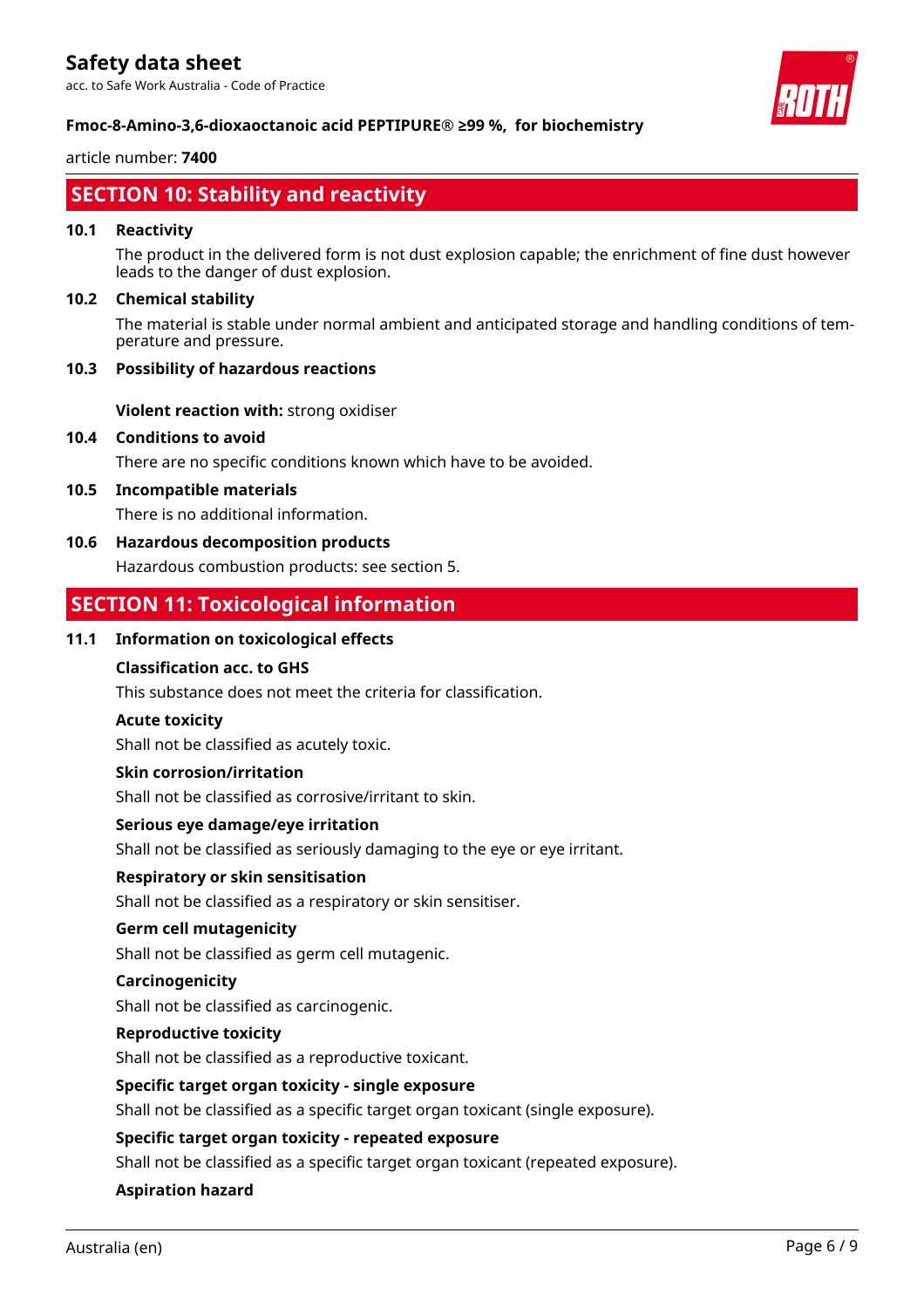acc. to Safe Work Australia - Code of Practice



article number: **7400**

Shall not be classified as presenting an aspiration hazard.

### **Symptoms related to the physical, chemical and toxicological characteristics**

### **• If swallowed**

Data are not available.

### **• If in eyes**

Data are not available.

### **• If inhaled**

Data are not available.

### **• If on skin**

Data are not available.

### **Other information**

Substance not yet fully tested

# **SECTION 12: Ecological information**

### **12.1 Toxicity**

### **Biodegradation**

Data are not available.

### **12.2 Process of degradability**

Theoretical Oxygen Demand with nitrification: 2.055 <sup>mg</sup>/<sub>mg</sub> Theoretical Oxygen Demand without nitrification: 1.909  $^{\sf mfd}_{\sf mfg}$ Theoretical Carbon Dioxide: 2.398 <sup>mg</sup>/<sub>mg</sub>

# **12.3 Bioaccumulative potential**

Data are not available.

### **12.4 Mobility in soil**

Data are not available.

### **12.5 Results of PBT and vPvB assessment** Data are not available.

**12.6 Endocrine disrupting properties** Not listed.

### **12.7 Other adverse effects**

Data are not available.

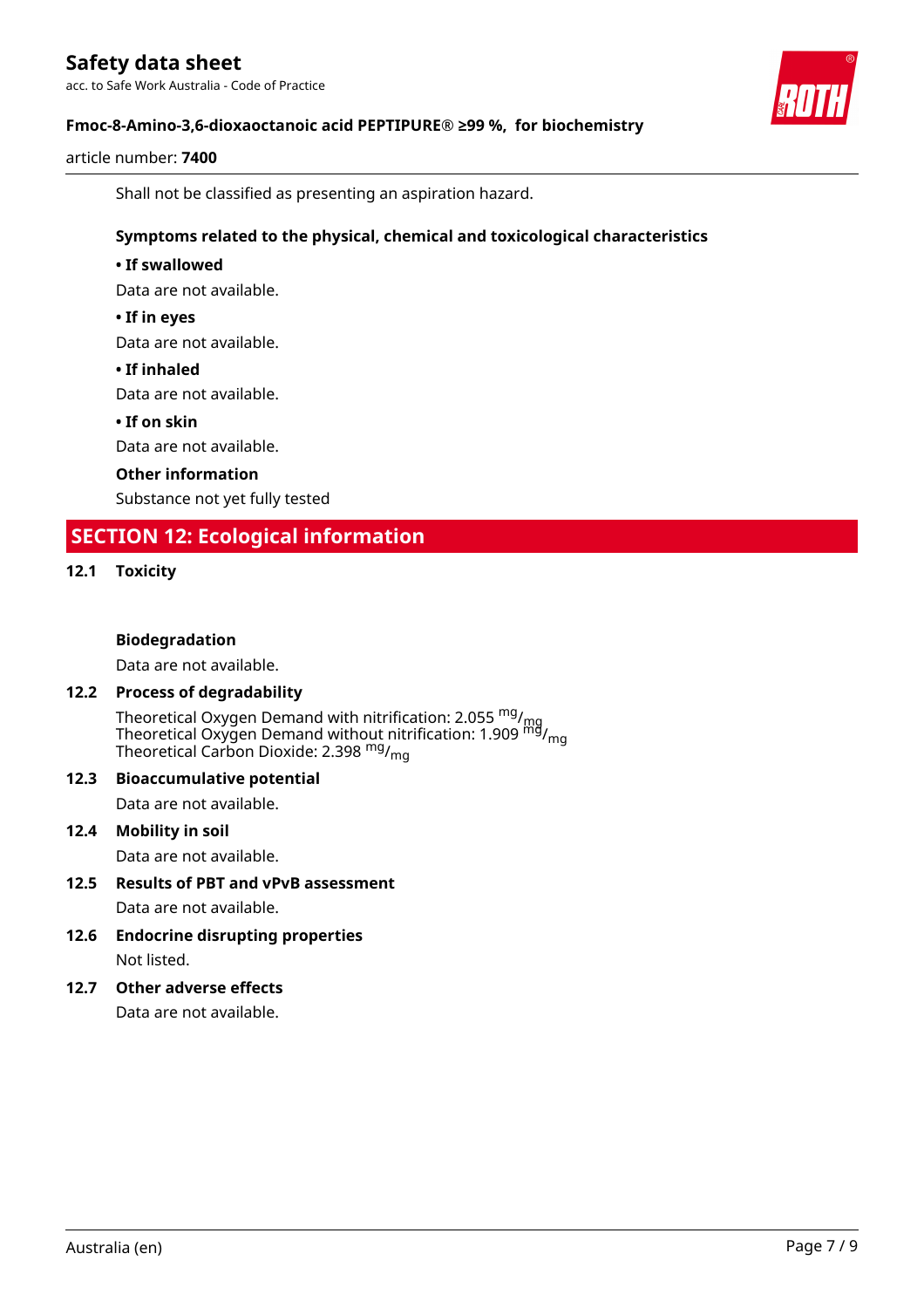acc. to Safe Work Australia - Code of Practice

### **Fmoc-8-Amino-3,6-dioxaoctanoic acid PEPTIPURE® ≥99 %, for biochemistry**

article number: **7400**

# **SECTION 13: Disposal considerations**

### **13.1 Waste treatment methods**



Consult the appropriate local waste disposal expert about waste disposal.

### **Sewage disposal-relevant information**

Do not empty into drains.

### **13.3 Remarks**

Waste shall be separated into the categories that can be handled separately by the local or national waste management facilities. Please consider the relevant national or regional provisions.

| <b>SECTION 14: Transport information</b> |                                     |                                                                            |  |
|------------------------------------------|-------------------------------------|----------------------------------------------------------------------------|--|
| 14.1                                     | UN number                           | not subject to transport regulations                                       |  |
| 14.2                                     | UN proper shipping name             | not assigned                                                               |  |
| 14.3                                     | Transport hazard class(es)          | not assigned                                                               |  |
| 14.4                                     | <b>Packing group</b>                | not assigned                                                               |  |
| 14.5                                     | <b>Environmental hazards</b>        | non-environmentally hazardous acc. to the dan-<br>gerous goods regulations |  |
| 14.6                                     | <b>Special precautions for user</b> |                                                                            |  |

There is no additional information.

**14.7 Transport in bulk according to Annex II of MARPOL and the IBC Code** The cargo is not intended to be carried in bulk.

### **Information for each of the UN Model Regulations**

**Transport informationNational regulationsAdditional information(UN RTDG)** not assigned

**International Maritime Dangerous Goods Code (IMDG) - Additional information** Not subject to IMDG.

**International Civil Aviation Organization (ICAO-IATA/DGR) - Additional information** Not subject to ICAO-IATA.

# **SECTION 15: Regulatory information**

**15.1 Safety, health and environmental regulations/legislation specific for the substance or mixture** There is no additional information.

### **National inventories**

| <b>Country</b> | <b>Inventory</b> | <b>Status</b>       |
|----------------|------------------|---------------------|
| TW             | <b>TCSI</b>      | substance is listed |
| المصطحبا       |                  |                     |

**Legend**

TCSI Taiwan Chemical Substance Inventory